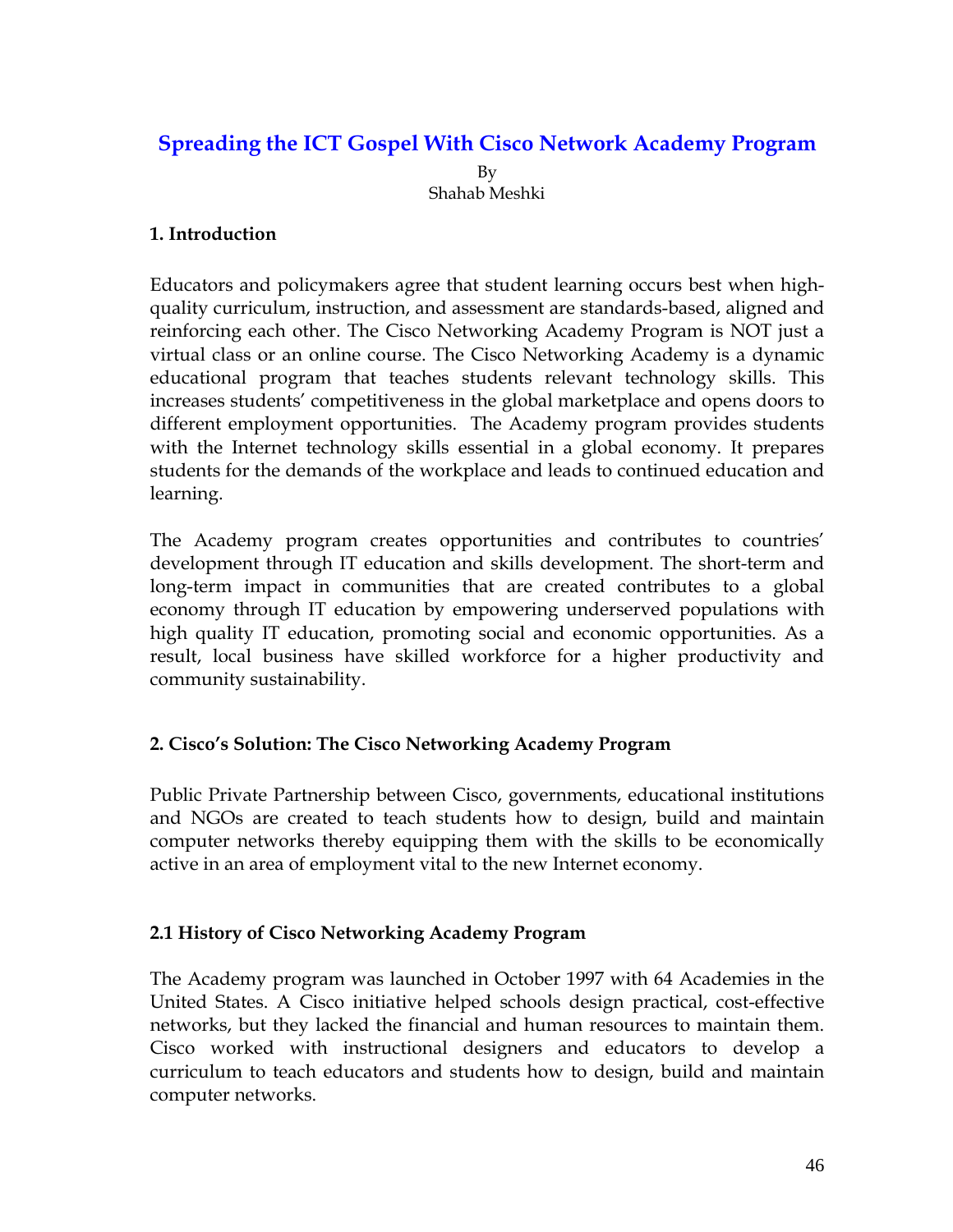Students, after completing the Academy curriculum, gained practical skills and real work experience. The program rapidly expanded to become an IT career development program. Academies quickly spread to schools, colleges and universities, and other not-for-profit educational institutions around the world.

## **2.1.1 Partnerships Worldwide**

The Academy program is delivered through educational institutions around the world like Universities, technical schools, community colleges, high schools, community based organizations and others. Content is developed and maintained through IT industry leaders like Cisco Systems, Hewlett-Packard, and Panduit.

Fluke on the other hand, provides state-of-the-art test equipment for Academy labs at discounted rates, while CompTIA provides certification and job placement opportunities for Academy students.

Cisco has partnered with education, business, government, and community organizations around the world to ensure that Academy students have maximum opportunities for success inside and outside of the classroom. Successful partnering is a key component of the e-learning model, where content providers, educators, suppliers, and students are all important members of an educational ecosystem. Cisco believes that partnering is a key success factor in the Internet Economy and has made partnering one of its top priorities. To extend its strength in the education field, WWE has been engaged in building a strong ecosystem since its inception.

#### **2.2 Why is the Program Important?**

The program is creating short-term and long-term impact in communities, one student at a time. Cisco is giving back to the community – not just because it is smart for the business, but because it's the right thing to do. Cisco Systems creates social and economic value. The Networking Academy program demonstrates that information technology is changing education

#### **2.3 Consistent Quality Around the World**

Standardized curriculum ensures consistent quality globally. All Academy students, in any country, receive the same high quality education. Instructor-led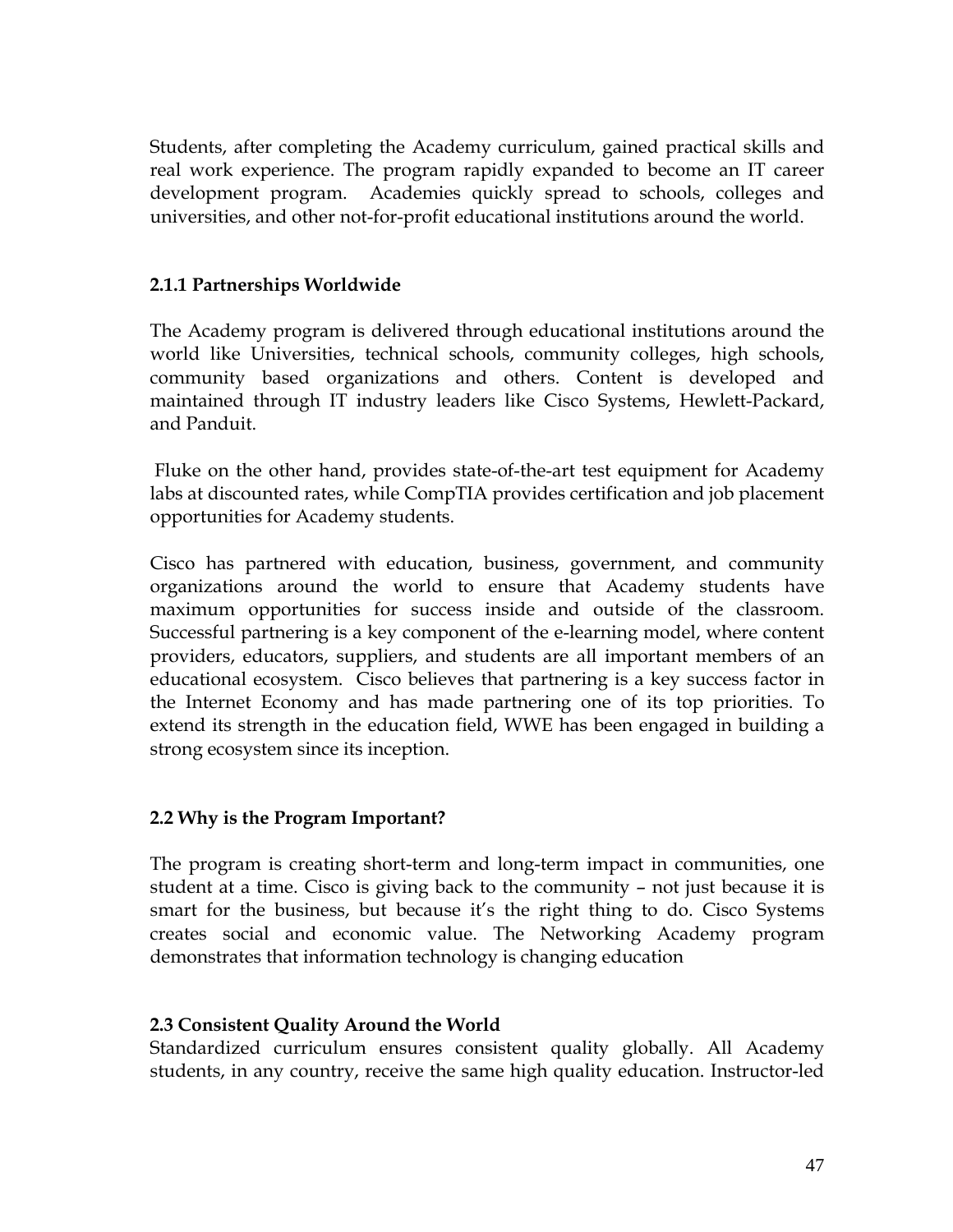online curriculum and hands-on labs. Measured through skills-based exams and online assessment

Quality is an important component of the Academy program and Cisco ensures quality in the program. The curriculum, training, certification, and on-going support ensure consistent quality among Academy programs around the world.

Instructors receive professional development on an ongoing basis through the Cisco Academy Training Centres (CATCs), and Train the trainer (train instructors), etc. Table 1 presents the curriculum and certification mapping for the students.

| Curriculum                         | <b>Certification</b>                                             |
|------------------------------------|------------------------------------------------------------------|
| CCNP <sub>1-4</sub>                | <b>CCNP</b>                                                      |
| <b>IP</b> Telephony                | "Cisco IP Telephony Specialist"                                  |
| <b>Network Security</b>            | <b>Cisco Firewall Specialist</b>                                 |
| $\sigma f$<br>Fundamentals<br>LANs | WirelessCisco<br>Wireless<br><b>LAN</b><br>Support<br>Specialist |
| <b>CCNA1-4</b>                     | <b>CCNA</b>                                                      |
| <b>HP IT Essentials II</b>         | CompTIA<br>Server+<br>(when combined ITE 1 curriculum)           |
| <b>HP IT Essentials I</b>          | CompTIA A+                                                       |

**Table 1. Curriculum and Certification Mapping**

Source: *Cisco Systems*

#### **2.4 Potential Career Paths: Foundation for Most Careers in the Information Economy**

A student that went through the program has many different potential career paths. S/he can follow a Network Design and Administration path where s/he can be a:

- Network Administrator
- Network Engineer
- System Administrator
- Network Analyst
- Internet Network Specialist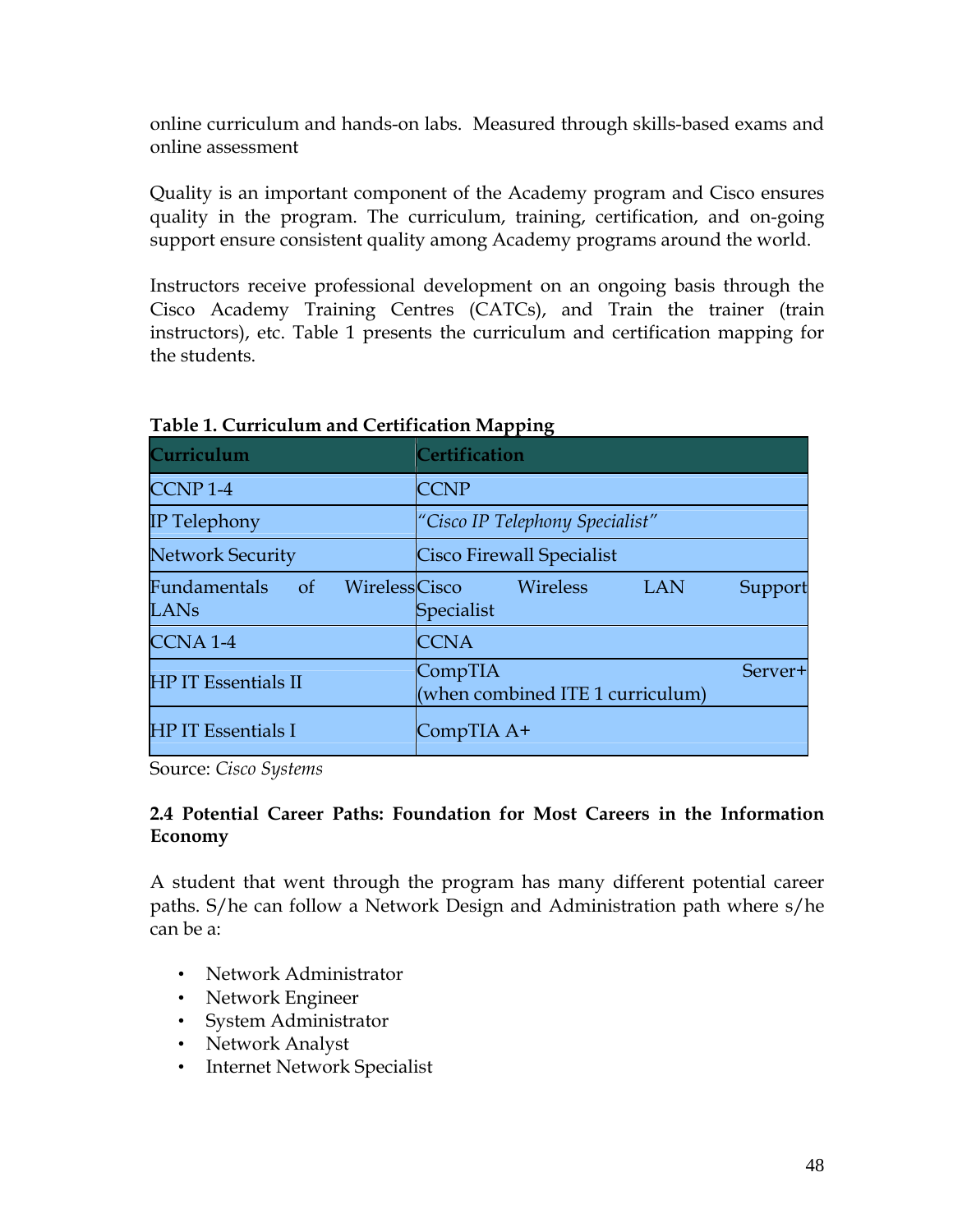A Telecommunications Industry path where s/he can be a:

- Cabling Installation Technician
- Telecommunications Technician
- Cabling Installation Coordinator

A Technical Support Professional path where s/he can be a:

- PC Support Specialist
- Help Desk Technician
- Network Technician
- Hardware Installation Coordinator
- Software Applications Support

Or Programming and Software Engineering career path where s/he can be a:

- Visual Programmer
- Programmer/Analyst
- Software Applications Analyst
- Quality Assurance Analyst
- Technical Writer

#### **3. Cisco Networking Academy Program: Impact Since 1997**

There are currently more than 11,000 academies running the Cisco Networking Program in 155 countries worldwide. As of the moment, more than 1.9 million students are already trained by more than 32,000 instructors in 9 different languages. The total number of exams taken is more than 48 million. Figure 1 below presents the participating students by region. The US is the single largest NetAcad Country. It is the second largest Region behind Western Europe. Other countries throughout the world that have a mature NetAcad program are also experiencing a decline in Participating Students and Academies, while Africa is the fastest growing Region – 45% YoY growth.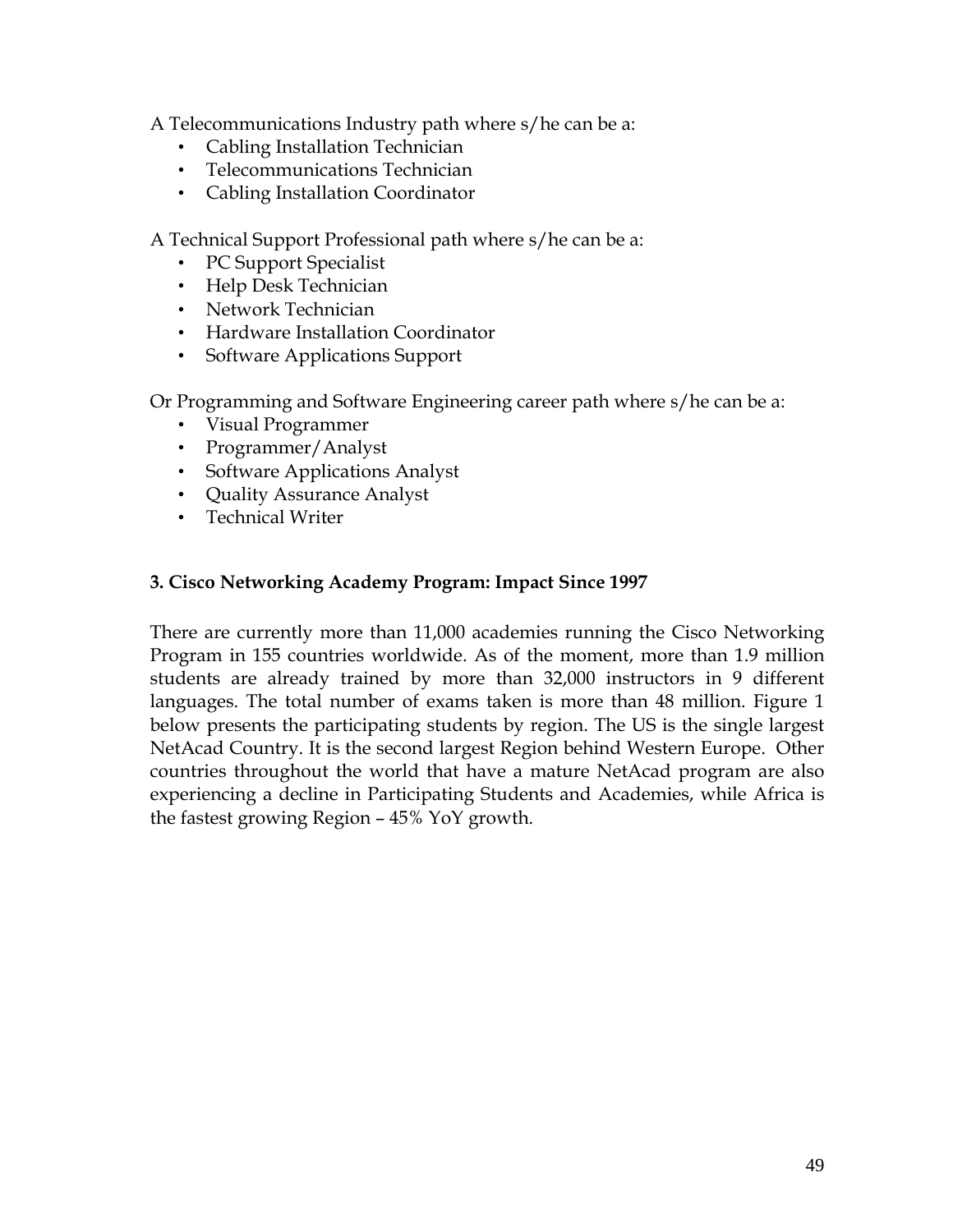

*Figure 1. Participating Students by Region (450,000+ Students) Source: Cisco Systems, 2006* 

# **3.1 Equalizing Opportunity**

E-learning, the combination of the Internet and education, eliminates barriers of time, distance and socioeconomic status. The Academy is crossing Digital Divides around the world by establishing Academies in disadvantaged regions and recruiting target populations. Cisco is not alone and our partners make key initiatives possible:

The LDC initiative partners with international development organizations and has established 90 Academies in 32 of the world's poorest countries. The Gender initiative supports the recruitment and retention of women at all Academies. An Academy in the country of Jordan is helping women gain economic independence. Academies have been established in economically disadvantaged regions with attention to recruitment and retention of minority groups. Curriculum supports learning for persons with disabilities.

# **3.2 Networking Academy Program in Africa as of June 2006**

In Africa, there are more than 250 Academies and 14,600 participating students in Sub-Saharan Africa with a 40% Yr/Yr Growth. In Kenya alone, there are 14 academies, 12 local academies and 2 regional academies. The total number of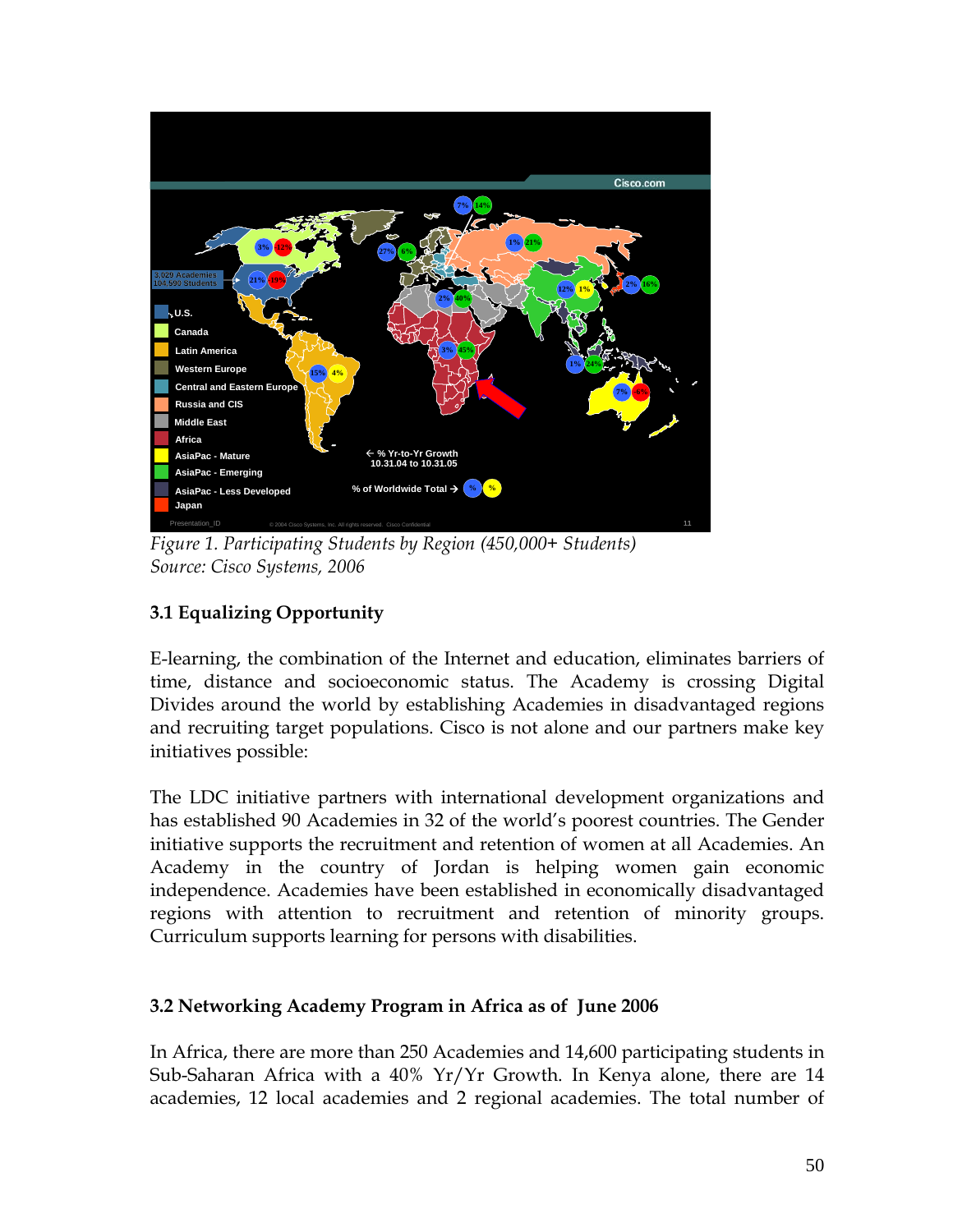students participating in IT Essentials, CCNA, Wireless, and Security in July 2006 is 1,696.

In East Africa, there are 60 academies with 14,394 students participating in July 2006. Of this total number of students, 28% are female. There is also high enrolment of 53% Fiscal Year 2005 enrolling in IT Essentials, CCNA, Wireless, Security, and CCNP.

The following are the participating countries in East Africa: Eritrea, Ethiopia, Kenya, Rwanda, Seychelles, Uganda, Burundi, Djibouti and Tanzania.

# **4. Conclusion**

The current model in our education system is that children will go to primary and secondary schools then proceed to higher educational institutions and/or professional training. It was expected that there are many skilled workers available to do the jobs in the industry. However, over the past many years, this is not the case. Very few skilled workers were available. Cisco Academy is filling in the gap. Many who didn't manage to enter university, including those who finished university and remained unemployed are getting these skills to make them productive and competitive in the job market.

## Author: **Shahab Meshki, Regional Director, Middle East and Africa**